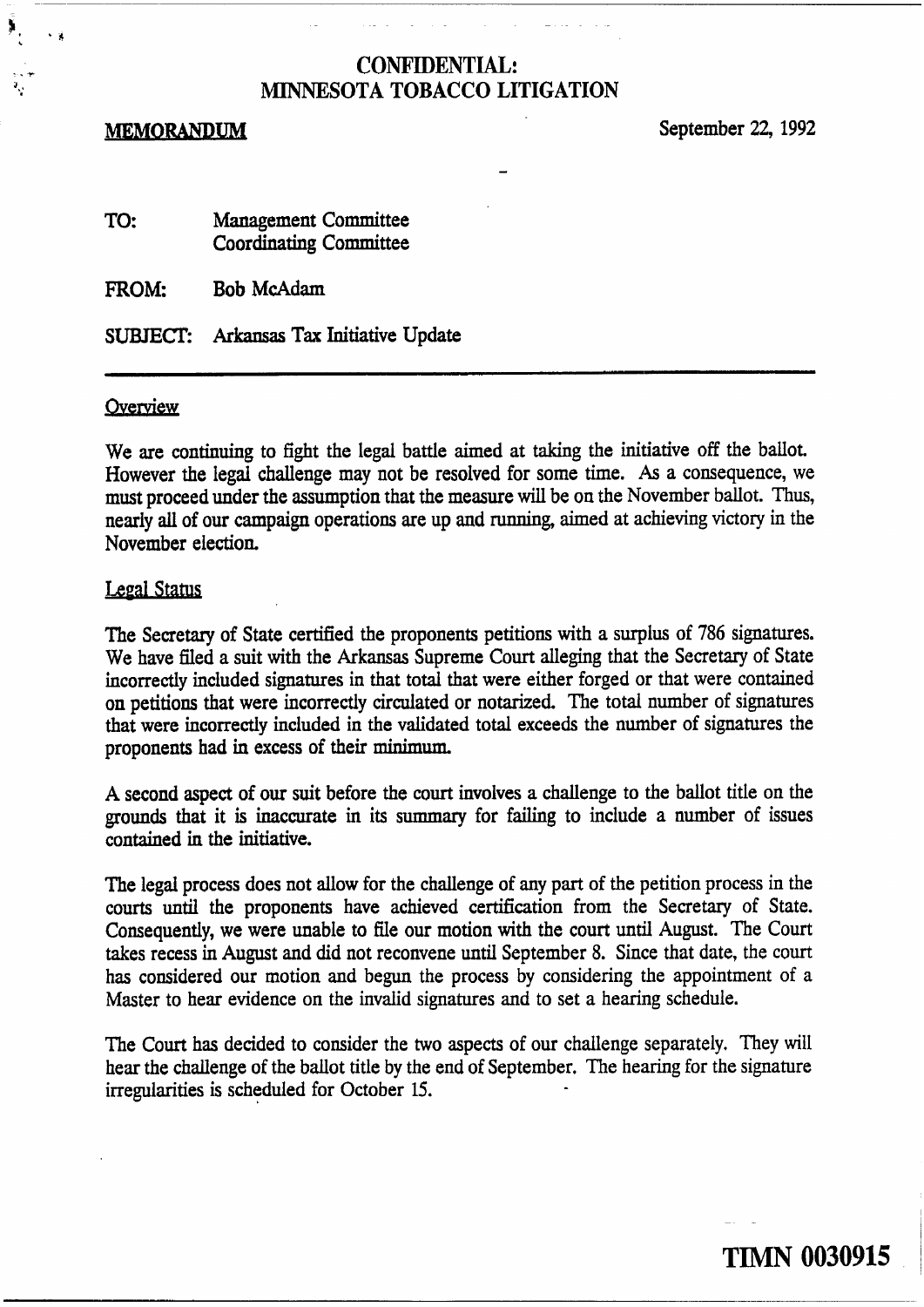Arkansas **Tax** Initiative September 18,1992 Page 2

The late hearing schedule for the signature problems, which we believe is the stronger aspect of our case, is a bit of a disappointment. Should we win either part of our case, it is possible for the court to order the issue to be blocked on the ballot and for the results not to be counted. Despite the possible victory, a substantial amount of the funds budgeted for this campaign **will** need to be spent by the time a decision is reached in mid to late October.

# **AAAs**

 $\mathcal{F}_{\mathcal{F}}$ 

A major issue for both the legal aspects of this effort, as well as the campaign itself, has been the role of the Arkansas Area Agencies on Aging **(AAAs).** These organizations are private foundations organized in **nine** regions around the state to provide services to the elderly (home nursing care, meals on wheels, etc.) under contract to the state and federal governments. Each AAA has an executive director and several employees who report to an independent board. The proponents of the initiative **(CHAR)** relied extensively on the **AAAs** as a field organization during the signature gathering process. The *AAAs* are scheduled to receive 15% of the proceeds from the initiative, if it should pass.

Most of the irregularities we have found in checking the validity of the signatures and examining the activities of the opposition through freedom of information requests has involved the **AAAs:** 

- AAA employees circulated petitions on official time
- **AAA** employees acted as "super-notaries", notarizing petitions from as many  $\bullet$ as 30 counties at a time.
- AAA employees were coerced into circulating petitions to elderly clients  $\bullet$
- **AAAs** used official funds to hire additional petition circulators
- **AAAs** failed to report any of their activities as in-kind contributions to the effort

Beyond the abuses of the **AAAs** during the petition process, there has been a history of abuse of official **funds** by a number of these agencies. Excessive travel, living expenses, salaries, phantom employees, etc., have all been part of the history of the *AAAs* in Arkansas.

**Our FOI** requests of the AAAs have yielded a surprising amount of information about how this initiative was launched. Several meetings were held at which all of the recipients of the proceeds met to decide exactly what percentage of the money each participant would get. Furthermore, they readily admit to using survey data to determine which of the most popular programs would receive funds from the initiative.

**TIMN 0030916**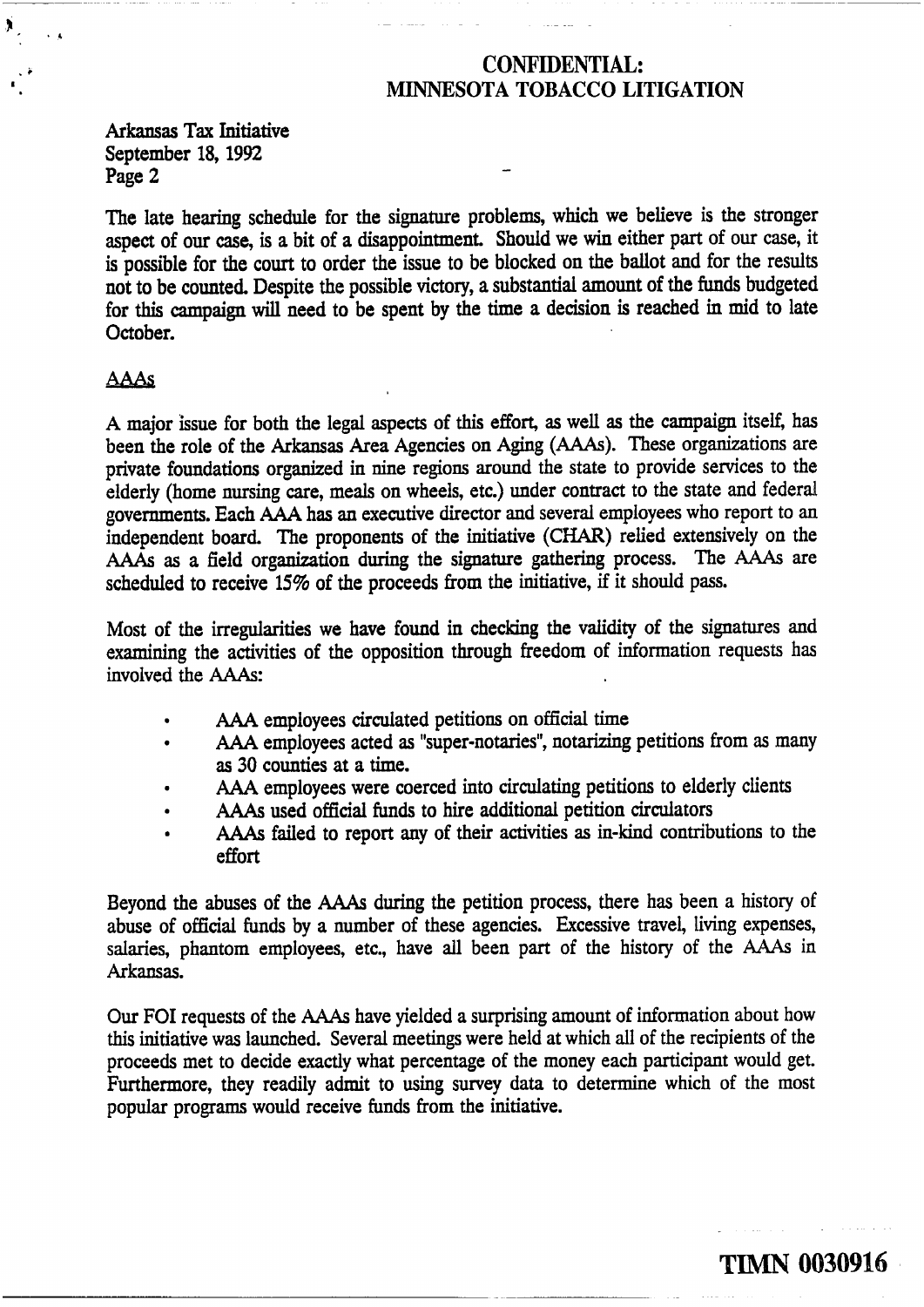# **J, CONFIDENTIAL:**  Arkansas **Tax** Initiative **MINNESOTA TOBACCO LITIGATION**

September 18, 1992<br>Page 3 Page 3 -

**e** 

**<sup>h</sup>**- - -- -

**AU** of this evidence is useful in establishing a pattern of abuse. We expect to have misdemeanor charges fled against a number of **CHAR** officials, notaries and petition circulators who knowingly abused the petition process. We expect to be able to use the abuse of the **AAA** *funds* as an issue in the campaign. We believe that the **AAA** abuse of the signature process **may** lead to knocking the issue off the ballot. **And** we believe what we have learned and what we are able to get reported on in the press will help deter proponents in other states from engaging in this kind of activity in the future.

# **Opposition Activities**

The Coalition for a Healthy Arkansas (CHAR) has been relatively active in taking with the news media about the initiative. Our understanding is that they have had difficulty in raising money for their campaign. They recently launched a radio campaign during Arkansas Razorbacks football broadcasts. The radio effort has been described **as** extremely weak and our local media experts do not believe they **will** get much effect from their buy.

#### **Survey Data**

**Our** benchmark survey in July showed that 68% of the voters supported the initiative, but that there were substantial arguments that could be waged to reduce that support level significantly. We have just completed (as of 9/23) a follow-up survey which indicates that the support level for the initiative is  $\%$ .

We conducted focus group tests of a first series of advertising themes based on the original data. Through that process we learned that our messages needed to be substantially more specific and credible.

# **Campaign Themes**

Survey research and focus groups have yielded a list of several campaign themes which we believe will move voters towards opposing the initiative:

Anti-Tax: There is a substantial base of opposition to any and all taxes in Arkansas. Surprisingly, the anti-tax theme works especially well with minority voters. Arkansas has a history of enacting special taxes, although few are earmarked like this one.

Anti-Bureaucracy: The Department of Human Services and the Department of Health, both of which would be charged with disbursing parts of the proceeds of this **tax** are rife with bureaucratic abuse. We have a number of examples of excessive travel expenses by various administrators and bureaucratic salaries rising at a disproportionate rate with the **Arkansas** private sector. <sup>I</sup>

**TIMN 0030917** 1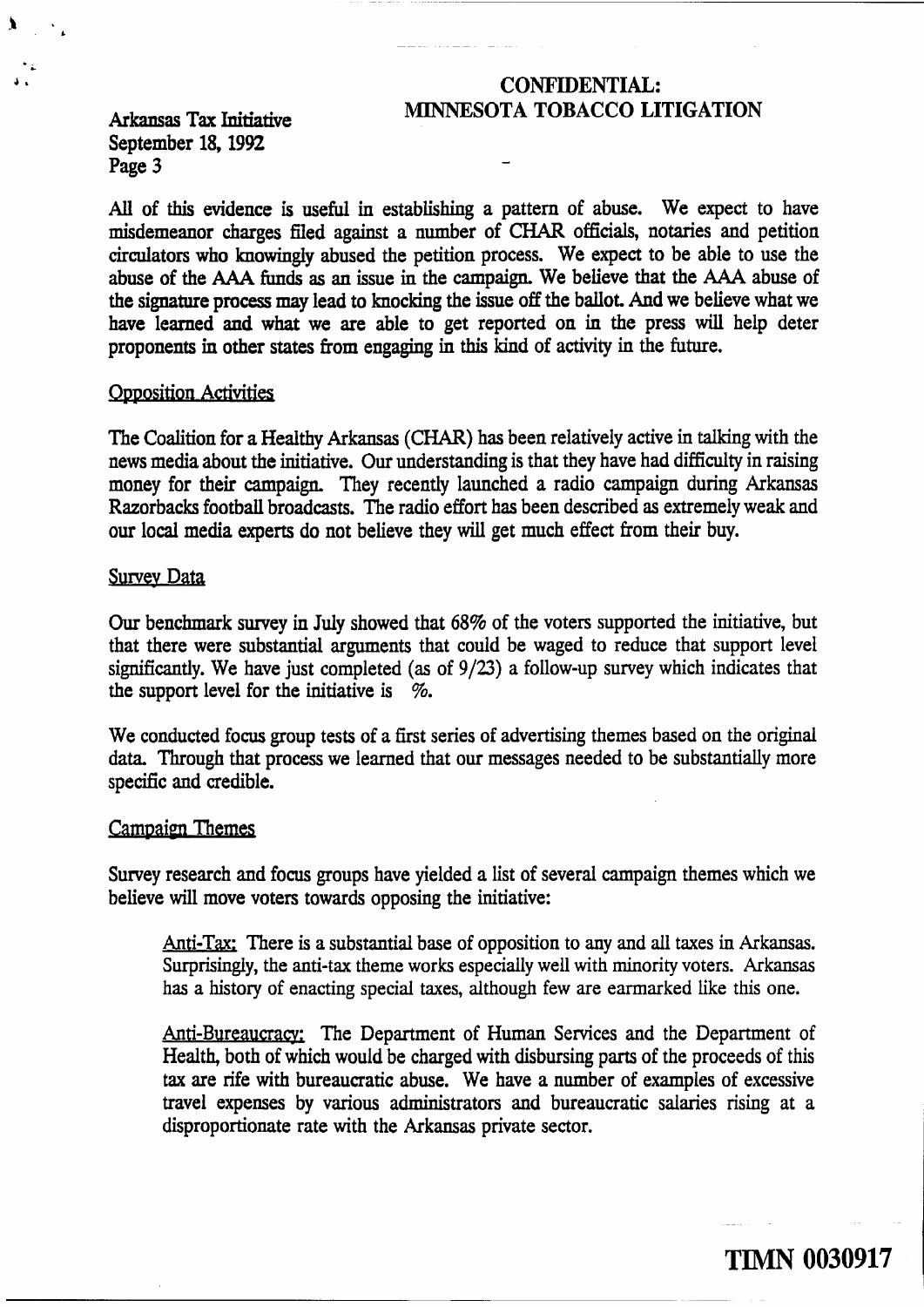Arkansas **Tax** Initiative September 18, 1992<br>Page 4

**a;** 

đ,

The State Constitutional Officers Fund, which under Arkansas law receives a portion of the proceeds of any tax, also has some examples of inappropriate travel and expenses.

Control Health Care Costs Before Adding to Their Budget: The initiative dedicates 50% of the proceeds of the **tax** to Medicaid. As in other states, Medicaid in Arkansas has had a recent history of severe abuse and has been issuing significant fines to a variety of abusers in the state. **The** theme resonates well with voters, although the linkage between health care costs and tobacco is somewhat tenuous.

Abuse; The above-mentioned abuses by **AAAs** should become an issue in the campaign. We are still testing the issue through focus groups and suwey research to see how to use the information that we have most effectively.

# Media

We have contracted the original planned television and radio purchase to attempt to take advantage of a favorable court decision should it occur. Consequently, we do not intend to go on the air until the first week of October. We will probably spend less on television and radio as a result; however, we will also probably need to increase our expenditure on coalition building **as** a result.

We have changed the creative team in Arkansas to include some fresh talent who we believe **will** be better able to incorporate the factual information we have into a credible and motivating electronic media campaign,

## Voter Contact

The voter contact component of the campaign includes both direct mail and telephone bank operations. We have assembled the statewide voter list and merged the company lists with it to identify unregistered smokers. We are in the process of contacting these people through the mail and by telephone.

**As** per the plan, we will begin broad based telephone issue identification shortly and **will**  follow that contact with a direct mail appeal based on the individual responses to the phone interview.

## Coalitions

We have not had significant success at getting a large number of other groups to join our coalition. We expect to have some other industry groups (poultry, timber, soft drinks, etc.) join with us. Other organizations that have taken a position against the initiative, such **as** 

- -.

**TIMN 0030918**